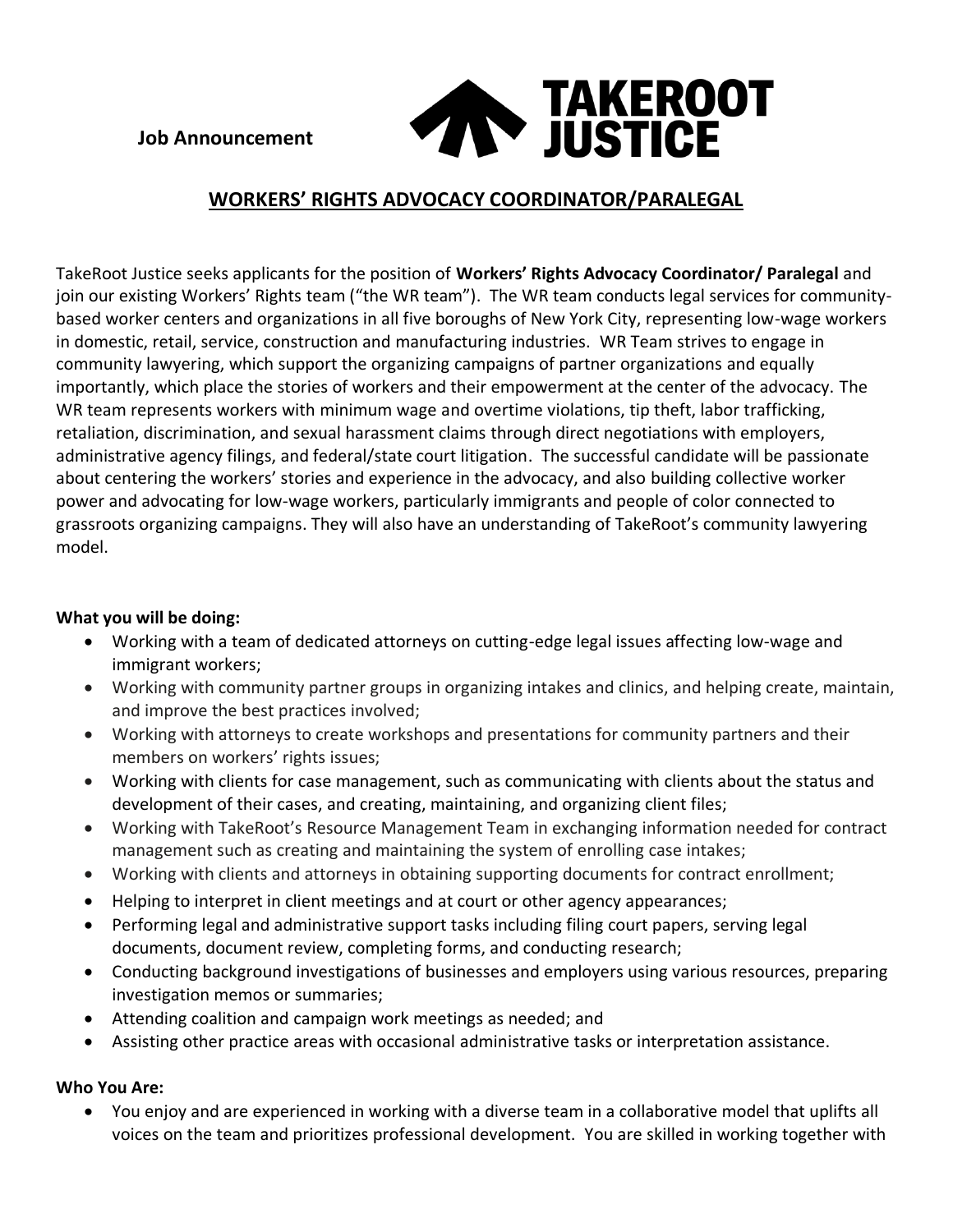various individuals and perspectives. You are able to work with individuals from various cultural and professional backgrounds;

- You are a skilled communicator and have strong writing, analytical, and verbal communication skills;
- You are a strategic thinker, problem solver, and can exercise good judgment;
- You have strong organizational skills;
- You can work during occasional evenings and weekends;
- You have experience working with low-wage immigrant workers or other vulnerable communities (preferred);
- You have experience working with or in worker centers or other community-based organizations (preferred);
- A commitment of 2+ years is requested due to the steep learning curve of this position; and
- **You are fluent in Spanish (strongly preferred).**

### **About the Organization**

TakeRoot Justice ("TakeRoot") was founded in 2001 as the Community Development Project at the Urban Justice Center and provides legal, participatory research and policy support to strengthen the work of grassroots and community-based groups in New York City to dismantle racial, economic and social oppression. TakeRoot employs a unique model of partnership with grassroots and community-based groups. Our partners take the lead in determining the priorities and goals for our work, and advance our understanding of justice. We believe in a theory of change where short-term and individual successes help build the capacity and power of our partners, who in turn can have longer-term impact on policies, laws and systems that affect their communities. Our work has greater impact because it is done in connection with organizing, building power and leadership development. Internally, all staff engage in a democratic process of decision-making to help move resolutions along that affect all staff. These decisions can range from the providing input on budgets to reimagining the organizational structure. To learn more about TakeRoot, visit [takerootjustice.org.](http://takerootjustice.org/)

TakeRoot's budget has more than doubled in size in the past three years, mainly through a significant increase in government funding. We separated from the Urban Justice Center and became an independent nonprofit organization on July 1, 2019.

# **Timeline, Benefits & Compensation**

The anticipated start date for this position is immediate.

A competitive salary and excellent benefits package is available, with generous vacation, personal, and sick time, along with industry-leading medical and dental coverage. TakeRoot's staff are on a fixed salary scale, and the salary for this position will be determined based on years of relevant experience in accordance with the scale. This is a bargaining unit position represented for collective bargaining purposes by the National Organization of Legal Services Workers, UAW, Local 2320.

*TakeRoot Justice is an equal opportunity employer. TakeRoot encourages applications from people with diverse backgrounds, including women, people of color, immigrants, people with disabilities, LGBTQ people, people*